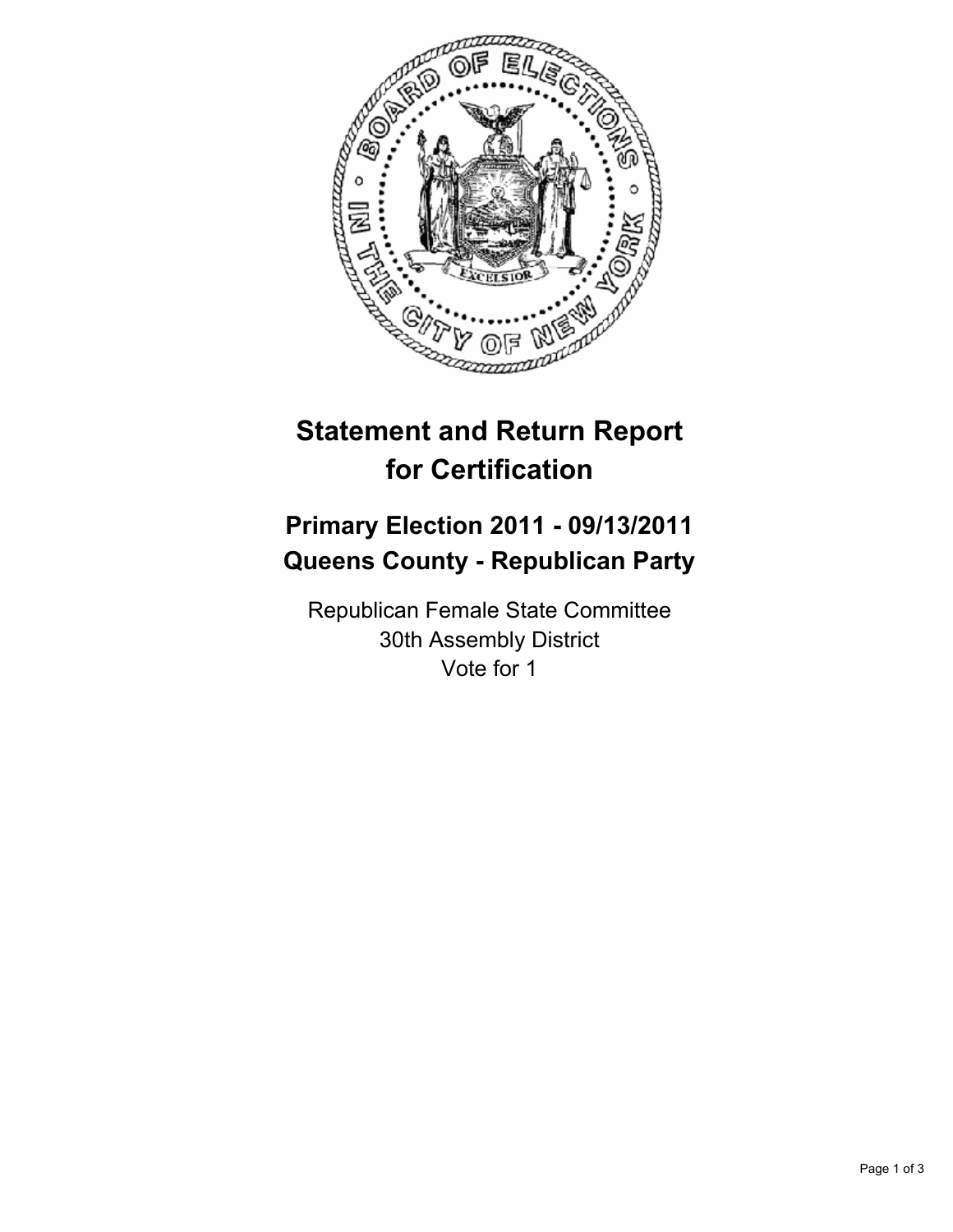

### **Assembly District 30**

| <b>PUBLIC COUNTER</b>                                    | 861 |
|----------------------------------------------------------|-----|
| <b>EMERGENCY</b>                                         | 0   |
| ABSENTEE/MILITARY                                        | 41  |
| <b>FEDERAL</b>                                           | 0   |
| SPECIAL PRESIDENTIAL                                     | 0   |
| <b>AFFIDAVIT</b>                                         | 6   |
| <b>Total Ballots</b>                                     | 908 |
| Less - Inapplicable Federal/Special Presidential Ballots | 0   |
| <b>Total Applicable Ballots</b>                          | 908 |
| ROSEMARIE A IACOVONE                                     | 362 |
| <b>JOANNE R MUGNO</b>                                    | 330 |
| <b>BOB TURNER (WRITE-IN)</b>                             |     |
| <b>Total Votes</b>                                       | 693 |
| Unrecorded                                               | 215 |